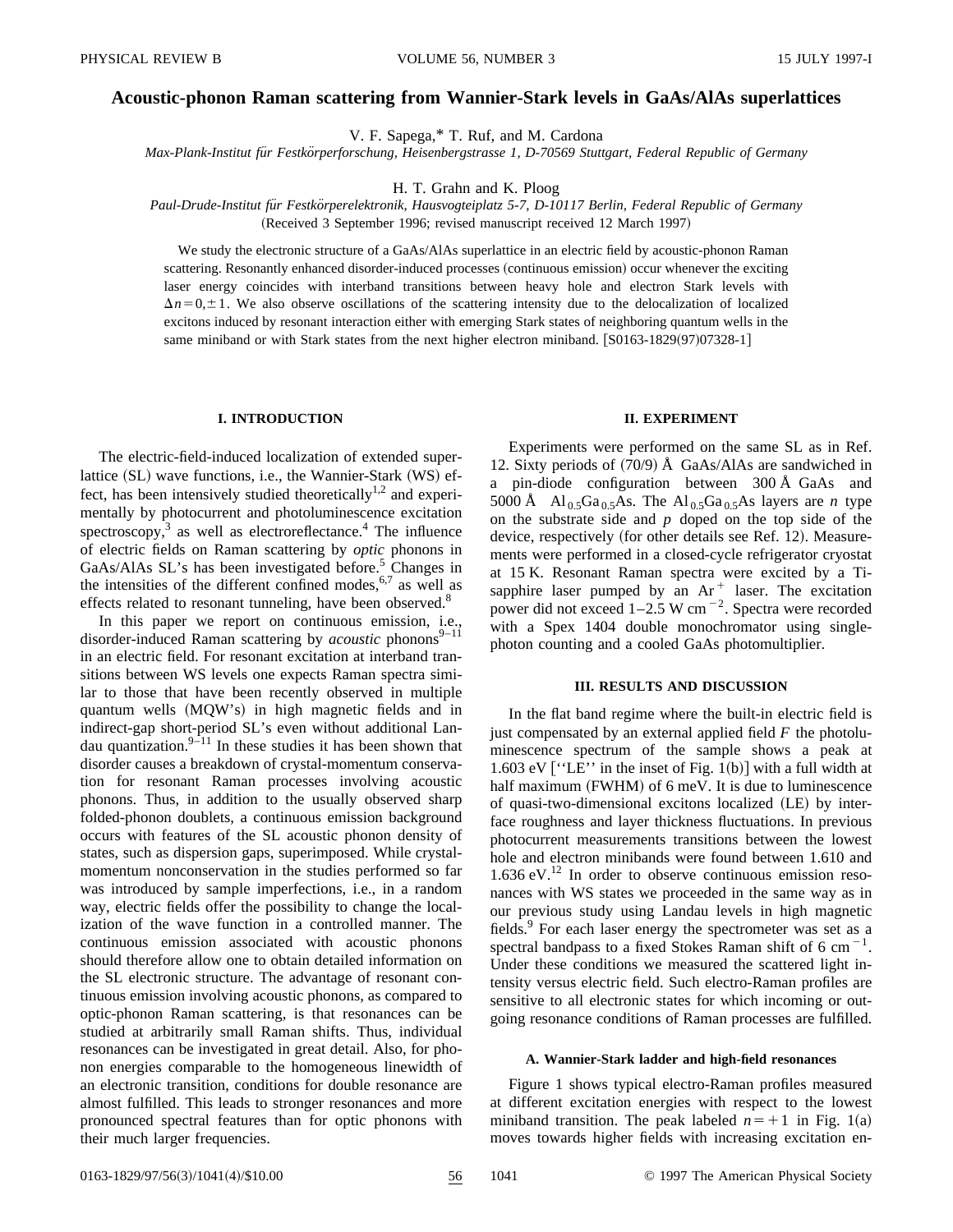

FIG. 1. Electro-Raman profiles of a GaAs/AlAs SL for different laser energies  $E_{ex}$ . The inset in (b) is a fan plot of the various spectral features; the dashed region shows the miniband range. See text for details.

ergy  $E_{\text{ex}}$ . A similar peak ( $n=-1$ ) is also observed for excitation below 1.610 eV. However, with increasing field it moves towards smaller energies. The open circles in the inset of Fig.  $1(b)$  give the positions of these peaks for a range of laser energies. They change linearly with the field strength. Their slopes are  $+0.76$  meV/(kV/cm) and  $-0.94$  meV/(kV/ cm), respectively. The solid lines through these resonances are fits to the data. We attribute these resonances to transitions between heavy-hole and electron WS states located in adjacent QW's. Resonances with  $n>1$  are not observed, presumably due to decreasing wave-function overlap, which in Raman scattering enters to a higher power than in photocurrent measurements. Another reason could be the decreasing FWHM of continuous emission Raman spectra, which, in analogy to a single-slit experiment, is approximately inversely proportional to the localization length of the wave function.<sup>9</sup> Therefore the signal intensity decreases at a fixed detection energy from the laser if the wave function becomes more spatially extended.

As shown in Fig.  $1(b)$ , the high-field region exhibits a series of pronounced intensity dips (indices marked by asterisks) superimposed on a broad resonance. The filled circles in the inset of Fig.  $1(b)$  show these intensity minima versus excitation energy. They have a rather steep negative average slope and some characteristic nonlinearities that for higher fields occur at increasingly lower energies. This effect only occurs for excitation around the  $(n=0)$ -WS transition, which moves towards lower energies by an amount of



FIG. 2. Raman spectra excited in resonance with  $(a)$  the  $(n=0)$  and (b)  $(n=-1)$  WS level transitions. (c) Stokes/anti-Stokes (positive/negative shifts) Raman spectra in the range where the resonant delocalization of localized excitons by hole states is important. See text for details.

 $-0.09$  meV/(kV/cm) [taken from the average of the  $n = \pm 1$  Stark states in the inset of Fig. 1(b)] due to excitonic effects and changes in the effective confining potential. By comparison with theoretical calculations and Ref. 12 we find that these dips occur when the  $(n=0)$  state is delocalized due to anticrossings with WS levels for  $n=-7-2$ (marked by asterisks) originating from the next higher electron miniband. Three of the observed resonances  $\lceil n = -2^* \rceil$ ,  $-3^*$ ,  $-4^*$  in Fig. 1(b)] coincide with those obtained from photocurrent measurements in Ref. 12. The solid lines through these resonances in the inset of Fig.  $1(b)$  are calculated transition energies of the higher miniband states involved. The coupling of the  $(n=0)$  state with WS levels from the higher miniband facilitates electron tunneling between the wells. Consequently the lifetime decreases. This has an influence on the Raman intensity, which is also reduced.<sup>13</sup>

We now discuss Raman spectra measured in these regimes. For strong electric fields ( $F \ge 20$  kV/cm) the energy separation between WS states exceeds the localization energy of electrons and the SL can be considered as a set of single QW's that are regularly spaced along the growth direction. For laser energies corresponding to the  $(n=0)$  WSlevel transition we observe spectra that are very similar to those obtained for MQW's under resonance excitation of excitonic states.<sup>9</sup> The spectrum of Fig. 2(a) consists of a broad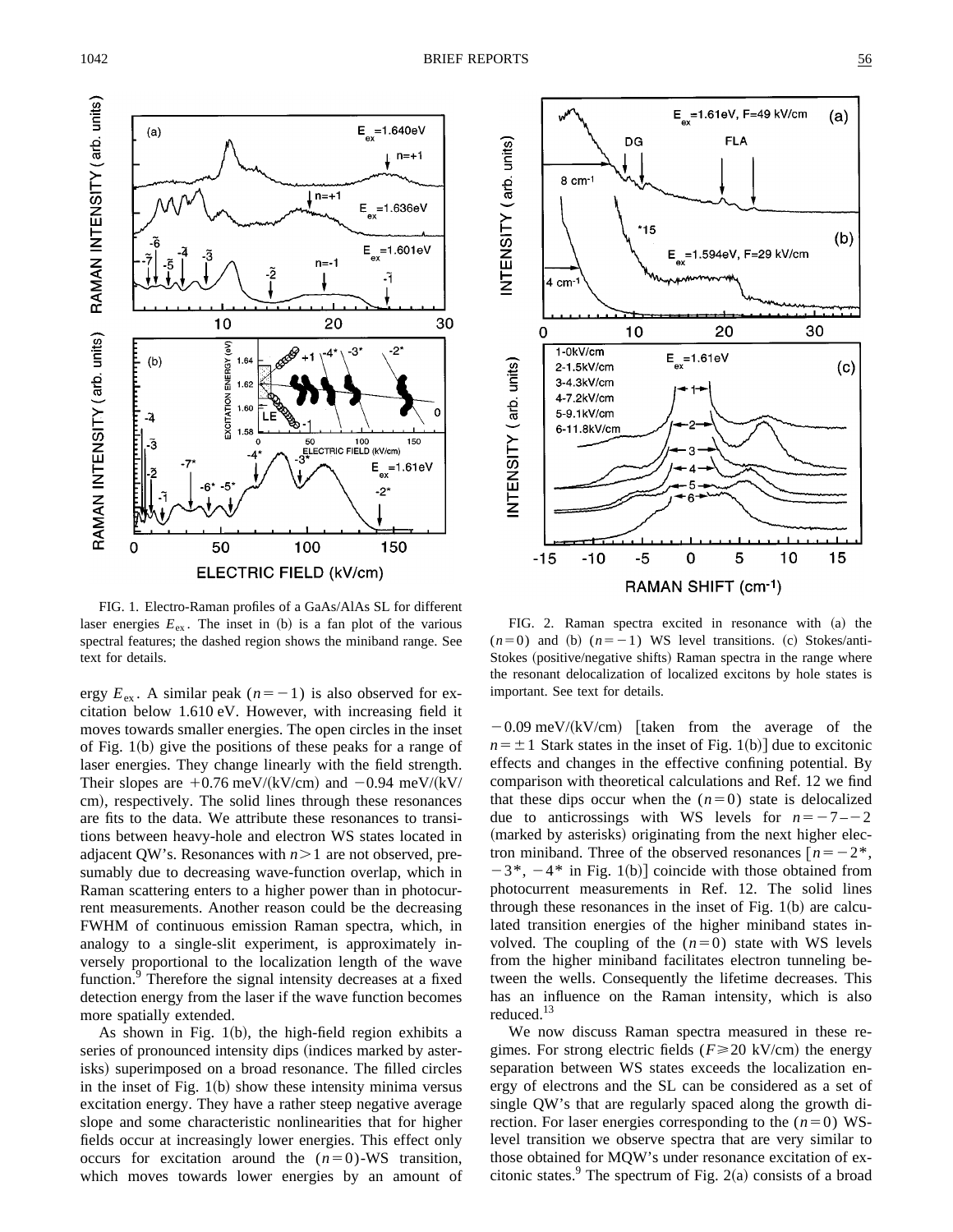continuous emission background with pronounced intensity anomalies at folded-phonon dispersion gaps (DG, indicated by arrows).<sup>10</sup> It also shows sharp lines that correspond to folded-acoustic-phonon doublets (FLA, indicated by arrows). For excitation with laser energies corresponding to the  $(n=\pm 1)$  WS state transitions, such as the  $(n=-1)$  spectrum of Fig.  $2(b)$ , we also observe a continuous emission background but no folded-phonon doublets. Only a broad structure with a kink occurs in this range. This feature does not change with electric field. Its origin and possible relation to the phonon density of states or to coherence effects of the wave functions from neighboring QW's involved in the  $(n=-1)$  resonance remains to be clarified. The width of the continuous emission background in the two spectra of Figs.  $2(a)$  and  $2(b)$  is quite different. While a FWHM of 8 cm<sup>-1</sup> is observed in Fig.  $2(a)$ , that of the spectrum in Fig.  $2(b)$  is only  $4 \text{ cm}^{-1}$ . Due to the strongly increasing laser background at small Raman shifts the maximum of the spectrum in Fig.  $2(b)$ , which needs to be known in order to determine the FWHM, only appears as a kink around 2.5 cm<sup> $-1$ </sup>. The smaller FWHM of the  $(n=-1)$  spectrum reflects an effective increase of the QW width at  $(n=-1)$  resonances due to the larger wave-function delocalization as compared to the  $(n=0)$  case. In this case  $(n=0)$  the dominant contribution to the scattering comes from wave functions that extend over one well only.

### **B. Low-field resonances**

Characteristic Raman intensity oscillations, such as those below 15 kV/cm in Fig. 1, are observed for excitation energies of up to 20 meV above as well as below the lowest heavy-hole and electron miniband gap. The electric fields at which these resonances occur depend only slightly on the excitation energy.

In bulk GaAs it has been shown that excitons with a binding energy of  $E_{ex}$ =4.2 meV are easily ionized by rather small electric fields of about  $F=1$  kV/cm.<sup>14</sup> In an electric field the probability of exciton ionization is determined by the asymmetric lowering of its Coulomb potential and varies monotonically with increasing field strength. In a SL the situation is more complicated because of the excitonic continuum in the miniband, which consists of a large set of extended wave functions. An electric field splits this quasicontinuum into a discrete set of WS states centered in the constituent single QW's of the SL. These WS states nevertheless extend over a few periods and can thus couple with other states located away from a particular well. This coupling becomes very important for levels with energies close to each other.<sup>15</sup> The interaction of the electron or hole components of localized excitons with WS states of different single QW's leads to resonant tunneling effects. We conjecture that such resonances reveal themselves in oscillations of the Raman efficiency as well as in the photoluminescence intensity. We interpret the low-field behavior of the spectra in Fig. 1 as resonant delocalization of excitons localized by interface roughness due to their coupling to miniband exciton states. These effects have been studied theoretically for SL excitons in Ref. 16.

In the electro-Raman spectra of Fig. 1 we observe a series of minima between 3 and 25 kV/cm (indices marked by tildes), which we attribute to the coupling of localized excitons with states in up to seven neighboring QW's. In contrast to the direct continuous emission resonances discussed above, the influence of higher-index states is observed here since they only modulate the strong  $(n=0)$  excitonic WS state. The dips labeled  $n = -\overline{1} - 7$  in the 1.601-eV spectrum of Fig.  $1(a)$  occur at 25, 14.5, 8.5, 6.5, 5.1, 4.0, and 3.2 kV/cm, respectively. With the center of the miniband located at 1.623 eV, WS level resonances at this excitation energy are calculated  $\lim_{n \to \infty} E = n e F d$ , using experimental slopes of  $-0.94$  and  $-0.09$  meV/(kV cm) for the  $n=-1$  and  $n=0$ Stark states] to occur at 25.9, 12.9, 8.6, 6.5, 5.2, 4.3, and 3.7 kV/cm, in good agreement with the experiment. Note that the intensity dip due to interaction of the localized exciton with thensity dip due to interaction of the localized exciton with<br>the  $(n = -\tilde{1})$  WS state occurs at a larger field than the continuous emission maximum  $(n=-1)$  originating from the mechanism involving only miniband WS states discussed in Sec. II A. As can be seen from Fig.  $1(a)$  this resonance ocsec. if A. As can be seen from Fig.  $f(a)$  this resonance oc-<br>curs for 1.601 eV at about 18 kV/cm while the  $(n = -1)$ minimum is located at 25 kV/cm. We attribute this difference to changes of the LE energy with electric field due to the transition from the quasi-three-dimensional SL to the two-dimensional QW regime.<sup>17</sup>

A series of Stokes and anti-Stokes spectra for different electric fields is shown in Fig.  $2(c)$ . These spectra were excited at 1.610 eV, i.e., in the range where localized excitons are important as intermediate states of Raman processes. The flat-band Raman spectrum consists of a weak background and a broad line at 8.5 cm<sup> $-1$ </sup> with FWHM of 3 cm<sup> $-1$ </sup>. With increasing electric field the latter moves to smaller Raman shifts. While the Raman shift decreases almost linearly with increasing field [slope:  $-0.3$  cm  $^{-1}/(kV/cm)$ ], the scattering intensity shows the same oscillations as the electro-Raman profile of Fig.  $1(b)$ . We therefore attribute these resonances to the influence of delocalization on the electron part of localized excitons and their lifetimes as discussed above. At zero field the Raman shift of the line corresponds to the localization energy of heavy holes due to layer thickness fluctuations which for 1 ML amounts to about 8 cm<sup> $-1$ </sup>. We therefore propose that this Raman line is due to doubly resonant acoustic-phonon scattering between coupled localized and miniband heavy-hole states. Due to the small phonon energies involved, crystal-momentum nonconserving Raman processes are resonantly enhanced and can be experimentally observed. For zero electric field the Raman shift of the line is largest and its width reflects the inhomogeneous broadening of the heavy-hole localization energy due to interface roughness. An electric field tilts the miniband with respect to localized hole states and the energy separation decreases. Consequently, phonons with smaller energies are involved in the Raman process and the Raman shift is reduced. Oscillations of the Raman efficiency for this process occur in the same range of low electric fields as in Fig. 1. Another feature of Raman spectra measured in this range of excitation energies is the absence of folded-acoustic-phonon doublet scattering for low electric fields, which reflects the localized character of the states.<sup>11</sup>

# **IV. CONCLUSIONS**

Disorder-induced acoustic-phonon Raman scattering (continuous emission) can be used to study the electronic